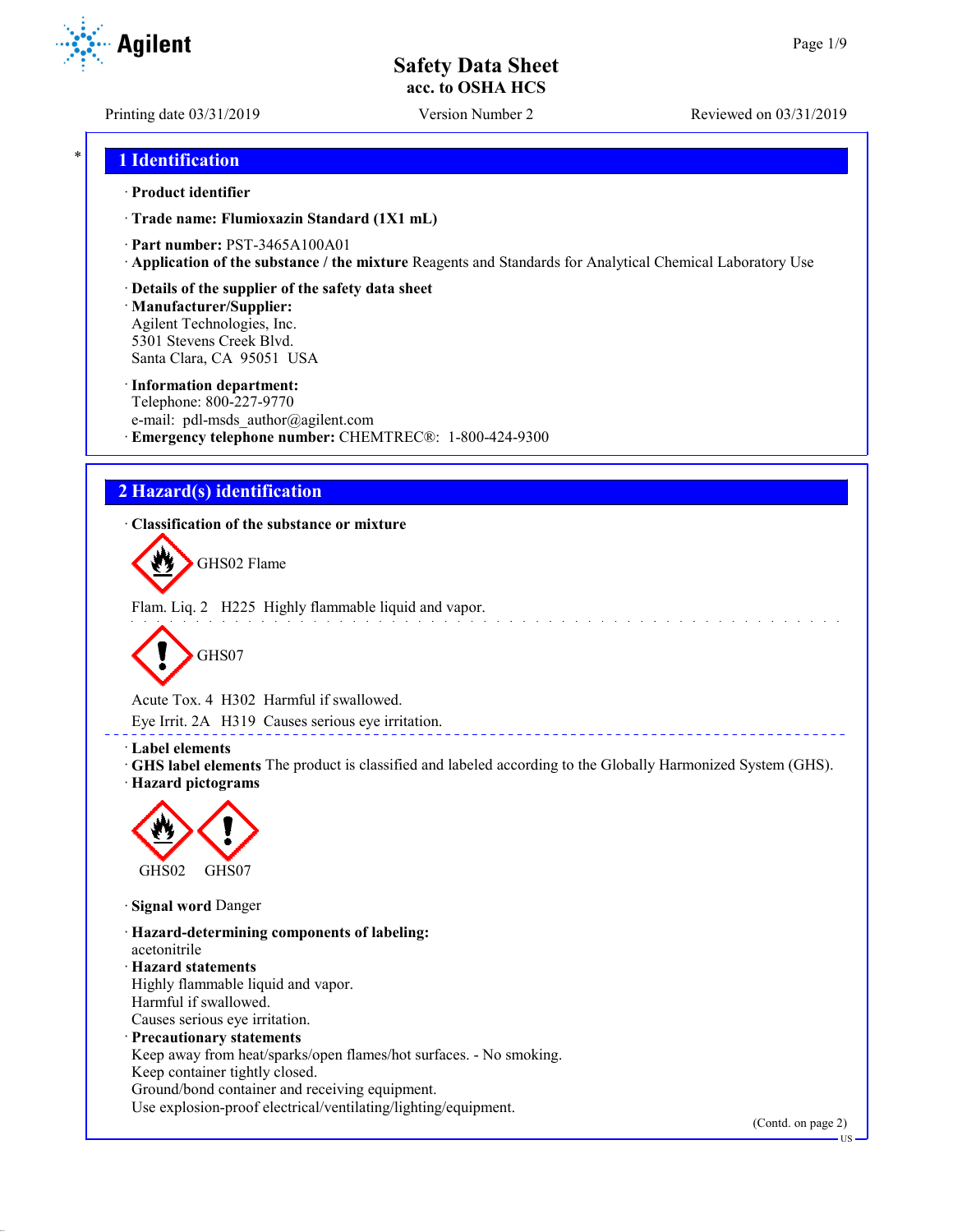Printing date 03/31/2019 Version Number 2 Reviewed on 03/31/2019

### **Trade name: Flumioxazin Standard (1X1 mL)**

(Contd. of page 1)

Use only non-sparking tools. Take precautionary measures against static discharge. Wash thoroughly after handling. Do not eat, drink or smoke when using this product. Wear protective gloves/protective clothing/eye protection/face protection. If swallowed: Call a poison center/doctor if you feel unwell. Rinse mouth. If on skin (or hair): Take off immediately all contaminated clothing. Rinse skin with water/shower. If in eyes: Rinse cautiously with water for several minutes. Remove contact lenses, if present and easy to do. Continue rinsing. If eye irritation persists: Get medical advice/attention. In case of fire: Use for extinction: CO2, powder or water spray. Store in a well-ventilated place. Keep cool. Dispose of contents/container in accordance with local/regional/national/international regulations. · **Classification system:** · **NFPA ratings (scale 0 - 4)** 2 3  $\overline{0}$  $Health = 2$ Fire  $= 3$ Reactivity  $= 0$ · **HMIS-ratings (scale 0 - 4) HEALTH**  FIRE REACTIVITY  $\boxed{0}$  Reactivity = 0 2 3  $Health = 2$ Fire  $= 3$ · **Other hazards** · **Results of PBT and vPvB assessment** · **PBT:** Not applicable.

· **vPvB:** Not applicable.

# **3 Composition/information on ingredients**

- · **Chemical characterization: Mixtures**
- · **Description:** Mixture of the substances listed below with nonhazardous additions.
- · **Dangerous components:**

75-05-8 acetonitrile 99.987%

# **4 First-aid measures**

### · **Description of first aid measures**

- · **General information:**
- Immediately remove any clothing soiled by the product.

Symptoms of poisoning may even occur after several hours; therefore medical observation for at least 48 hours after the accident.

- · **After inhalation:** Supply fresh air; consult doctor in case of complaints.
- · **After skin contact:** Immediately rinse with water.
- · **After eye contact:**

Rinse opened eye for several minutes under running water. If symptoms persist, consult a doctor.

(Contd. on page 3)

US



**Agilent**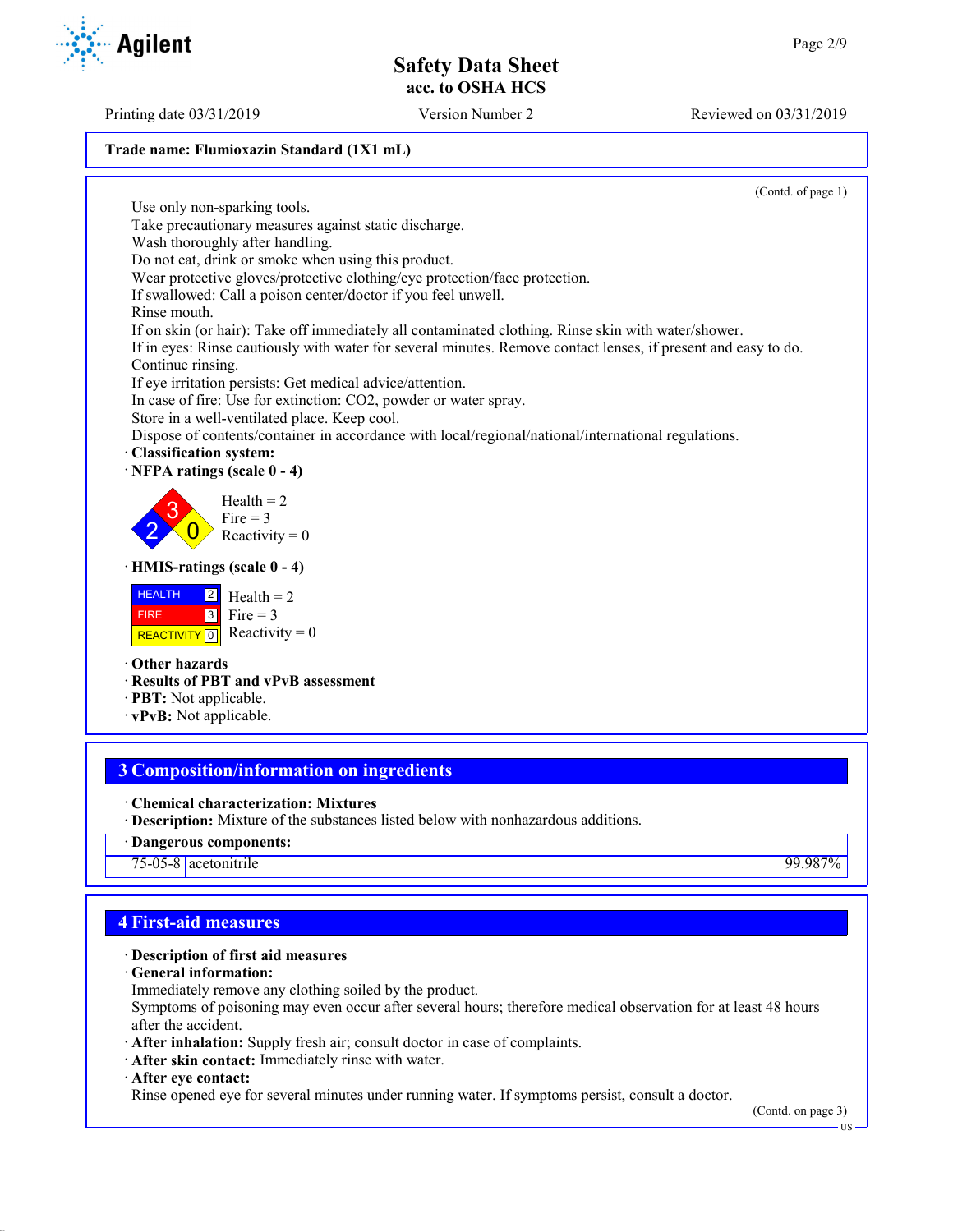Printing date 03/31/2019 Version Number 2 Reviewed on 03/31/2019

**Trade name: Flumioxazin Standard (1X1 mL)**

(Contd. of page 2)

· **After swallowing:** Immediately call a doctor.

- · **Information for doctor:**
- · **Most important symptoms and effects, both acute and delayed** No further relevant information available. · **Indication of any immediate medical attention and special treatment needed**
- No further relevant information available.

### **5 Fire-fighting measures**

- · **Extinguishing media**
- · **Suitable extinguishing agents:**
- CO2, extinguishing powder or water spray. Fight larger fires with water spray or alcohol resistant foam.
- · **For safety reasons unsuitable extinguishing agents:** Water with full jet
- · **Special hazards arising from the substance or mixture** No further relevant information available.
- · **Advice for firefighters**
- · **Protective equipment:** No special measures required.

### **6 Accidental release measures**

| · Personal precautions, protective equipment and emergency procedures                            |           |
|--------------------------------------------------------------------------------------------------|-----------|
| Wear protective equipment. Keep unprotected persons away.                                        |           |
| · Environmental precautions: Do not allow to enter sewers/ surface or ground water.              |           |
| · Methods and material for containment and cleaning up:                                          |           |
| Absorb with liquid-binding material (sand, diatomite, acid binders, universal binders, sawdust). |           |
| Dispose contaminated material as waste according to item 13.                                     |           |
| Ensure adequate ventilation.                                                                     |           |
| · Reference to other sections                                                                    |           |
| See Section 7 for information on safe handling.                                                  |           |
| See Section 8 for information on personal protection equipment.                                  |           |
| See Section 13 for disposal information.                                                         |           |
| · Protective Action Criteria for Chemicals                                                       |           |
| $\cdot$ PAC-1:                                                                                   |           |
| 75-05-8 acetonitrile                                                                             | 13 ppm    |
| $\cdot$ PAC-2:                                                                                   |           |
| $75-05-8$ acetonitrile                                                                           | $50$ ppm  |
| $·$ PAC-3:                                                                                       |           |
| 75-05-8 $ $ acetonitrile                                                                         | $150$ ppm |

### **7 Handling and storage**

- · **Handling:**
- · **Precautions for safe handling** No special precautions are necessary if used correctly.
- · **Information about protection against explosions and fires:**
- Keep ignition sources away Do not smoke.
- Protect against electrostatic charges.
- · **Conditions for safe storage, including any incompatibilities**
- · **Storage:**
- · **Requirements to be met by storerooms and receptacles:** Store in a cool location.



US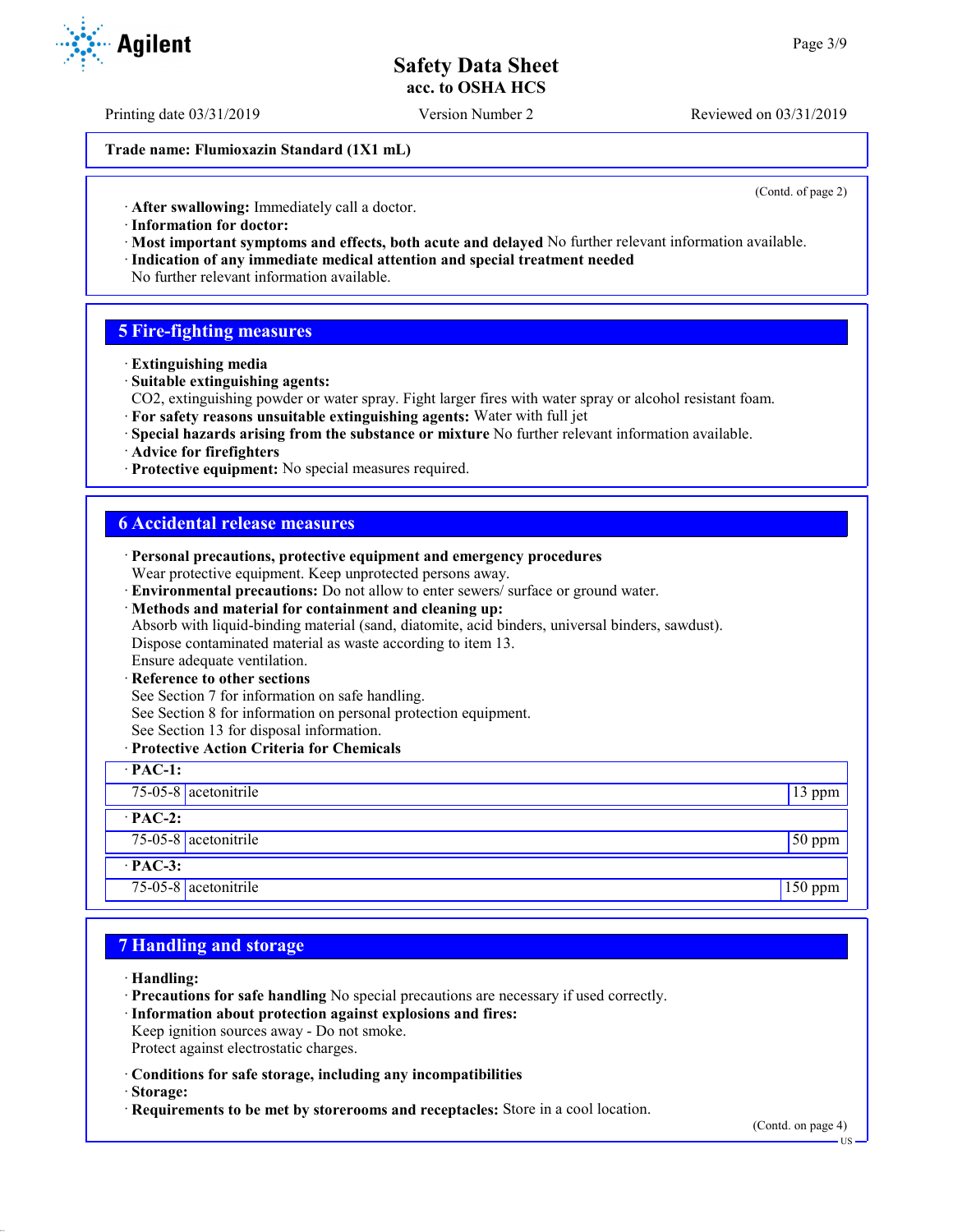Printing date 03/31/2019 Version Number 2 Reviewed on 03/31/2019

**Trade name: Flumioxazin Standard (1X1 mL)**

(Contd. of page 3)

· **Information about storage in one common storage facility:** Not required.

· **Further information about storage conditions:**

Keep receptacle tightly sealed.

Store in cool, dry conditions in well sealed receptacles.

· **Specific end use(s)** No further relevant information available.

### \* **8 Exposure controls/personal protection**

· **Additional information about design of technical systems:** No further data; see item 7.

### · **Control parameters**

### · **Components with limit values that require monitoring at the workplace:**

### **75-05-8 acetonitrile**

PEL Long-term value: 70 mg/m<sup>3</sup>, 40 ppm

REL Long-term value: 34 mg/m<sup>3</sup>, 20 ppm

TLV Long-term value:  $34 \text{ mg/m}^3$ ,  $20 \text{ ppm}$ 

#### Skin

· **Additional information:** The lists that were valid during the creation were used as basis.

- · **Exposure controls**
- · **Personal protective equipment:**
- · **General protective and hygienic measures:**
- Keep away from foodstuffs, beverages and feed.

Immediately remove all soiled and contaminated clothing.

Wash hands before breaks and at the end of work.

Avoid contact with the eyes.

Avoid contact with the eyes and skin.

### · **Breathing equipment:**

When used as intended with Agilent instruments, the use of the product under normal laboratory conditions and with standard practices does not result in significant airborne exposures and therefore respiratory protection is not needed.

Under an emergency condition where a respirator is deemed necessary, use a NIOSH or equivalent approved device/equipment with appropriate organic or acid gas cartridge.

### · **Protection of hands:**

Although not recommended for constant contact with the chemicals or for clean-up, nitrile gloves 11-13 mil thickness are recommended for normal use. The breakthrough time is 1 hr. For cleaning a spill where there is direct contact of the chemical, butyl rubber gloves are recommended 12-15 mil thickness with breakthrough times exceeding 4 hrs. Supplier recommendations should be followed.

### · **Material of gloves**

For normal use: nitrile rubber, 11-13 mil thickness

For direct contact with the chemical: butyl rubber, 12-15 mil thickness

### · **Penetration time of glove material**

For normal use: nitrile rubber: 1 hour

For direct contact with the chemical: butyl rubber: >4 hours

(Contd. on page 5)

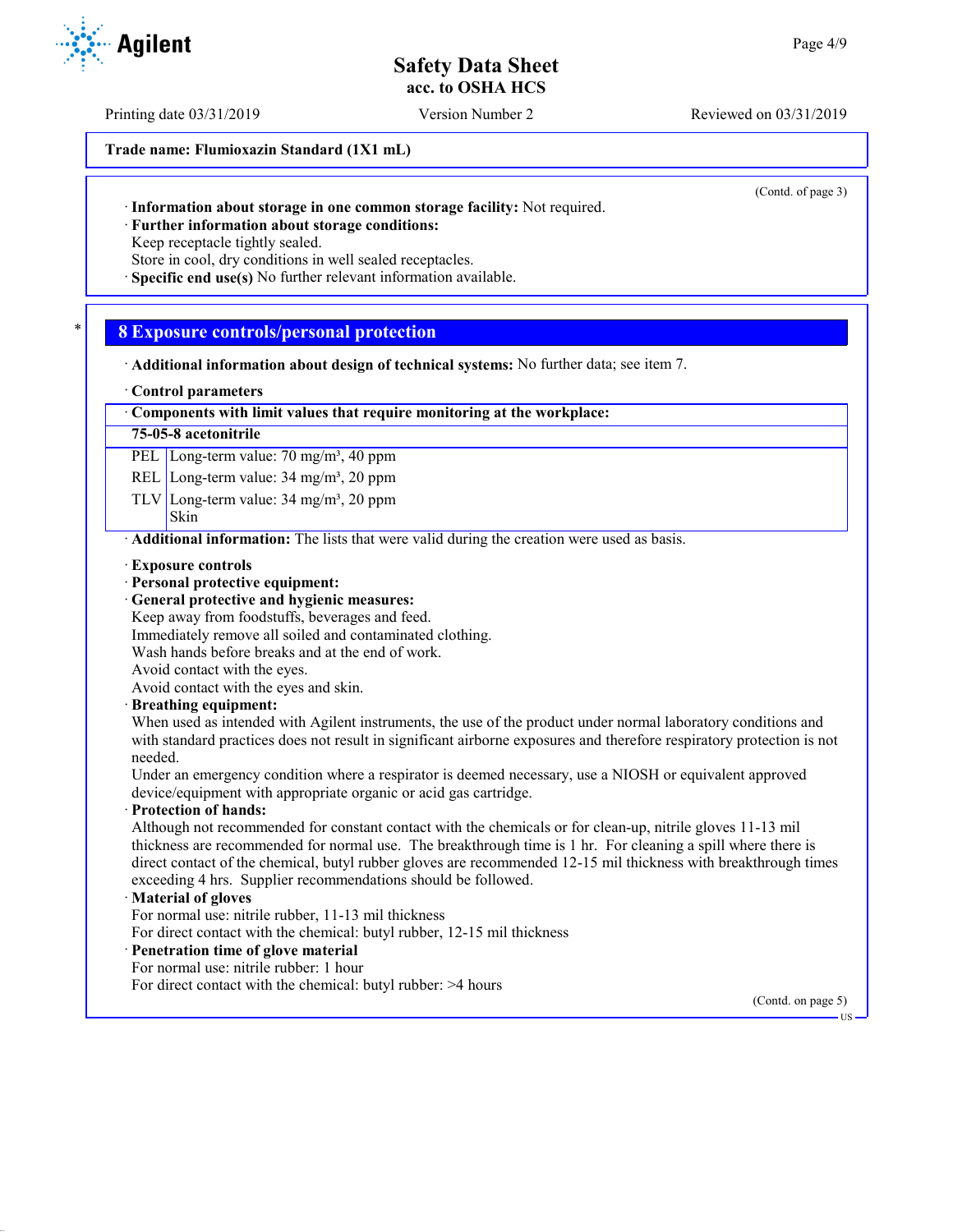Printing date 03/31/2019 Version Number 2 Reviewed on 03/31/2019

**Trade name: Flumioxazin Standard (1X1 mL)**

(Contd. of page 4)

US

· **Eye protection:**



| <b>9 Physical and chemical properties</b>                                        |                                                                                               |
|----------------------------------------------------------------------------------|-----------------------------------------------------------------------------------------------|
| · Information on basic physical and chemical properties<br>· General Information |                                                                                               |
| · Appearance:                                                                    |                                                                                               |
| Form:                                                                            | Fluid                                                                                         |
| Color:                                                                           | Colorless                                                                                     |
| · Odor:                                                                          | Aromatic<br>Not determined.                                                                   |
| Odor threshold:                                                                  |                                                                                               |
| pH-value:                                                                        | Not determined.                                                                               |
| Change in condition                                                              |                                                                                               |
| <b>Melting point/Melting range:</b>                                              | -46 °C (-50.8 °F)                                                                             |
| <b>Boiling point/Boiling range:</b>                                              | 81 °C (177.8 °F)                                                                              |
| · Flash point:                                                                   | 2 °C (35.6 °F)                                                                                |
| · Flammability (solid, gaseous):                                                 | Not applicable.                                                                               |
| · Ignition temperature:                                                          | 525 °C (977 °F)                                                                               |
| · Decomposition temperature:                                                     | Not determined.                                                                               |
| · Auto igniting:                                                                 | Product is not selfigniting.                                                                  |
| Danger of explosion:                                                             | Product is not explosive. However, formation of explosive air/vapor<br>mixtures are possible. |
| <b>Explosion limits:</b>                                                         |                                                                                               |
| Lower:                                                                           | 4.4 Vol $\%$                                                                                  |
| Upper:                                                                           | $16$ Vol $%$                                                                                  |
| $\cdot$ Vapor pressure at 20 °C (68 °F):                                         | $0$ hPa $(0$ mm Hg)                                                                           |
| $\cdot$ Density at 20 °C (68 °F):                                                | $0.786$ g/cm <sup>3</sup> (6.55917 lbs/gal)                                                   |
| · Relative density                                                               | Not determined.                                                                               |
| · Vapor density                                                                  | Not determined.                                                                               |
| · Evaporation rate                                                               | Not determined.                                                                               |
| · Solubility in / Miscibility with                                               |                                                                                               |
| Water:                                                                           | Not miscible or difficult to mix.                                                             |
| · Partition coefficient (n-octanol/water): Not determined.                       |                                                                                               |
| · Viscosity:                                                                     |                                                                                               |
| Dynamic:                                                                         | Not determined.                                                                               |
| Kinematic:                                                                       | Not determined.                                                                               |

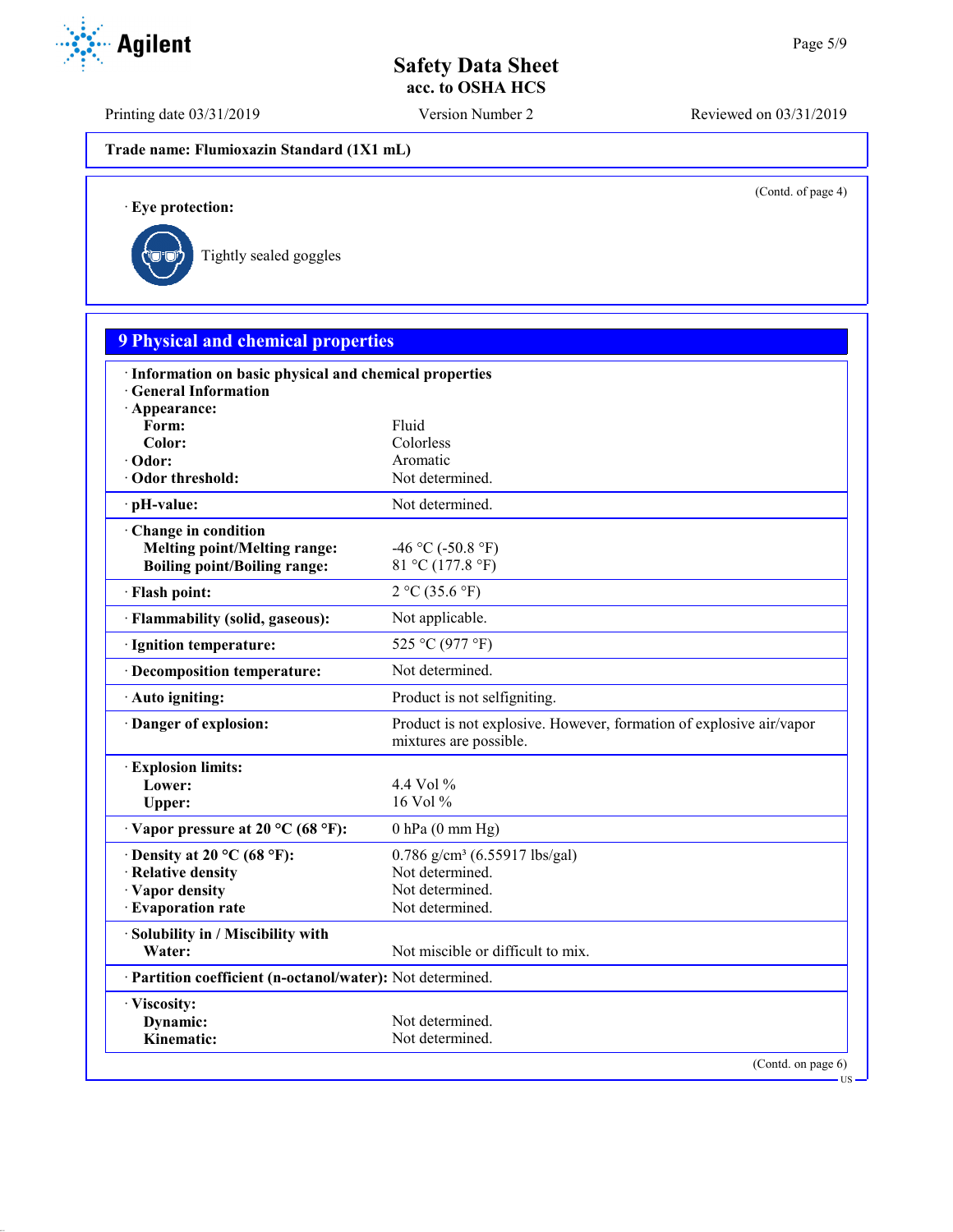Printing date 03/31/2019 Version Number 2 Reviewed on 03/31/2019

**Trade name: Flumioxazin Standard (1X1 mL)**

(Contd. of page 5)

· **Solvent content: VOC content:** 0.00 %

0.0 g/l / 0.00 lb/gal · **Other information** No further relevant information available.

# **10 Stability and reactivity**

· **Reactivity** No further relevant information available.

· **Chemical stability**

- · **Thermal decomposition / conditions to be avoided:** No decomposition if used according to specifications.
- · **Possibility of hazardous reactions** No dangerous reactions known.
- · **Conditions to avoid** No further relevant information available.
- · **Incompatible materials:** No further relevant information available.
- · **Hazardous decomposition products:** No dangerous decomposition products known.

### **11 Toxicological information**

· **Information on toxicological effects**

· **Acute toxicity:**

### · **LD/LC50 values that are relevant for classification:**

**ATE (Acute Toxicity Estimate)**

| Oral   | LD50 | $1,320$ mg/kg (rat)                      |
|--------|------|------------------------------------------|
| Dermal | LD50 | $\geq$ 2,000 mg/kg (rabbit)              |
|        |      | Inhalative LC50/4 h $3,587$ mg/L (mouse) |

### **75-05-8 acetonitrile**

| Oral   | LD50 | $1,320$ mg/kg (rat)                      |
|--------|------|------------------------------------------|
| Dermal | LD50 | $\vert$ >2,000 mg/kg (rabbit)            |
|        |      | Inhalative LC50/4 h $3,587$ mg/L (mouse) |

### **103361-09-7 flumioxazin (ISO)**

Oral LD50 >5,000 mg/kg (rat)

· **Primary irritant effect:**

· **on the skin:** No irritant effect.

· **on the eye:** Irritating effect.

· **Sensitization:** No sensitizing effects known.

· **Additional toxicological information:**

The product shows the following dangers according to internally approved calculation methods for preparations: Harmful

Irritant

· **Carcinogenic categories**

· **IARC (International Agency for Research on Cancer)**

None of the ingredients is listed.

### · **NTP (National Toxicology Program)**

None of the ingredients is listed.

(Contd. on page 7)

US

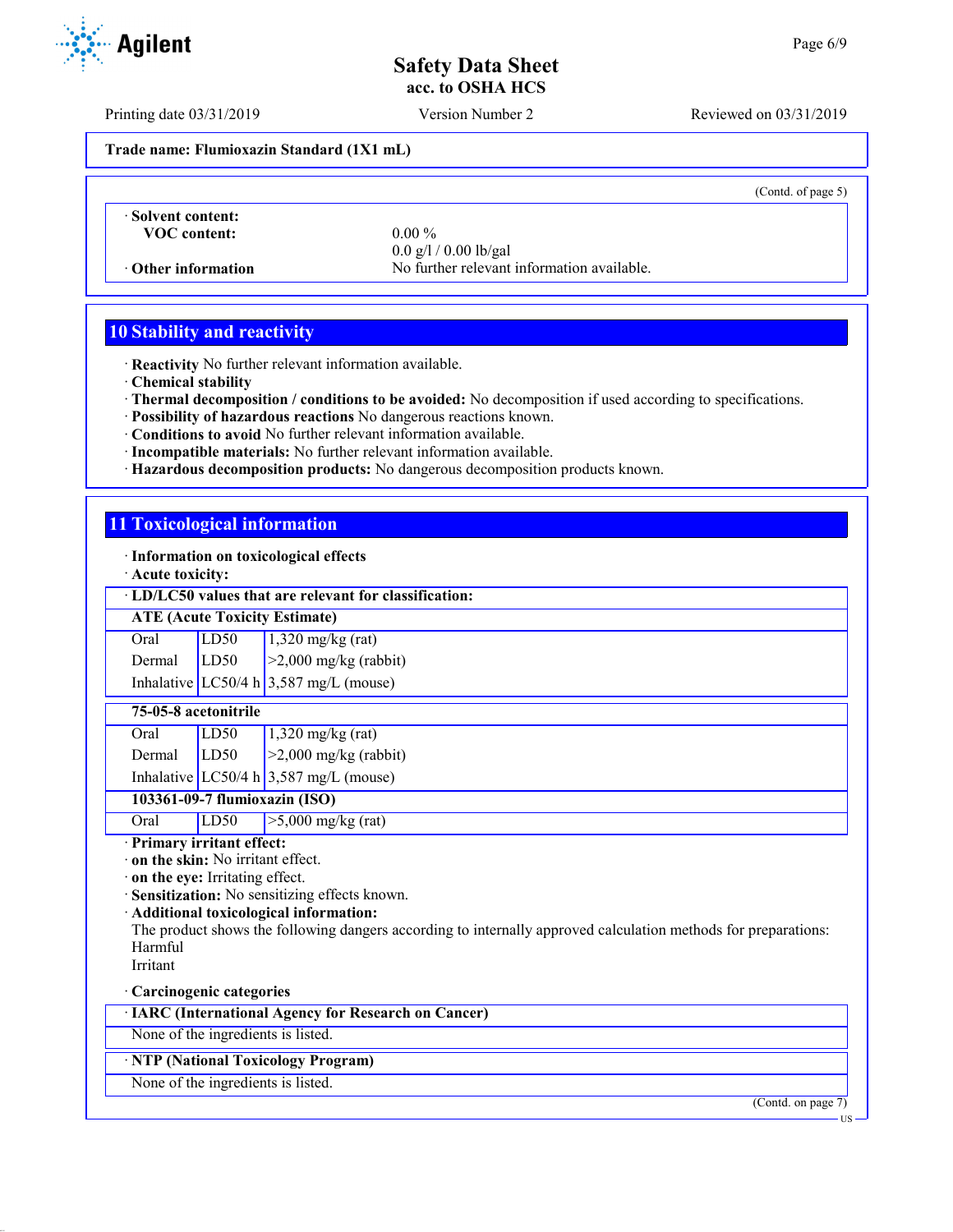Printing date 03/31/2019 Version Number 2 Reviewed on 03/31/2019

**Trade name: Flumioxazin Standard (1X1 mL)**

(Contd. of page 6)

· **OSHA-Ca (Occupational Safety & Health Administration)**

None of the ingredients is listed.

# **12 Ecological information**

### · **Toxicity**

- · **Aquatic toxicity:** No further relevant information available.
- · **Persistence and degradability** No further relevant information available.
- · **Behavior in environmental systems:**
- · **Bioaccumulative potential** No further relevant information available.
- · **Mobility in soil** No further relevant information available.
- · **Additional ecological information:**

### · **General notes:**

Water hazard class 2 (Self-assessment): hazardous for water

Do not allow product to reach ground water, water course or sewage system.

Danger to drinking water if even small quantities leak into the ground.

- · **Results of PBT and vPvB assessment**
- · **PBT:** Not applicable.
- · **vPvB:** Not applicable.
- · **Other adverse effects** No further relevant information available.

# **13 Disposal considerations**

· **Waste treatment methods**

· **Recommendation:**

Must not be disposed of together with household garbage. Do not allow product to reach sewage system.

· **Uncleaned packagings:**

· **Recommendation:** Disposal must be made according to official regulations.

# **14 Transport information**

| · Not Regulated, De minimus Quantities                                   |                                                                       |                            |
|--------------------------------------------------------------------------|-----------------------------------------------------------------------|----------------------------|
| ⋅ UN-Number<br>· DOT, IMDG, IATA                                         | UN1648                                                                |                            |
| · UN proper shipping name<br>$\cdot$ DOT<br>$\cdot$ IMDG<br>$\cdot$ IATA | Acetonitrile<br>ACETONITRILE, MARINE POLLUTANT<br><b>ACETONITRILE</b> |                            |
| Transport hazard class(es)<br>· DOT, IATA                                |                                                                       |                            |
| · Class                                                                  | 3 Flammable liquids                                                   |                            |
|                                                                          |                                                                       | (Contd. on page 8)<br>- US |

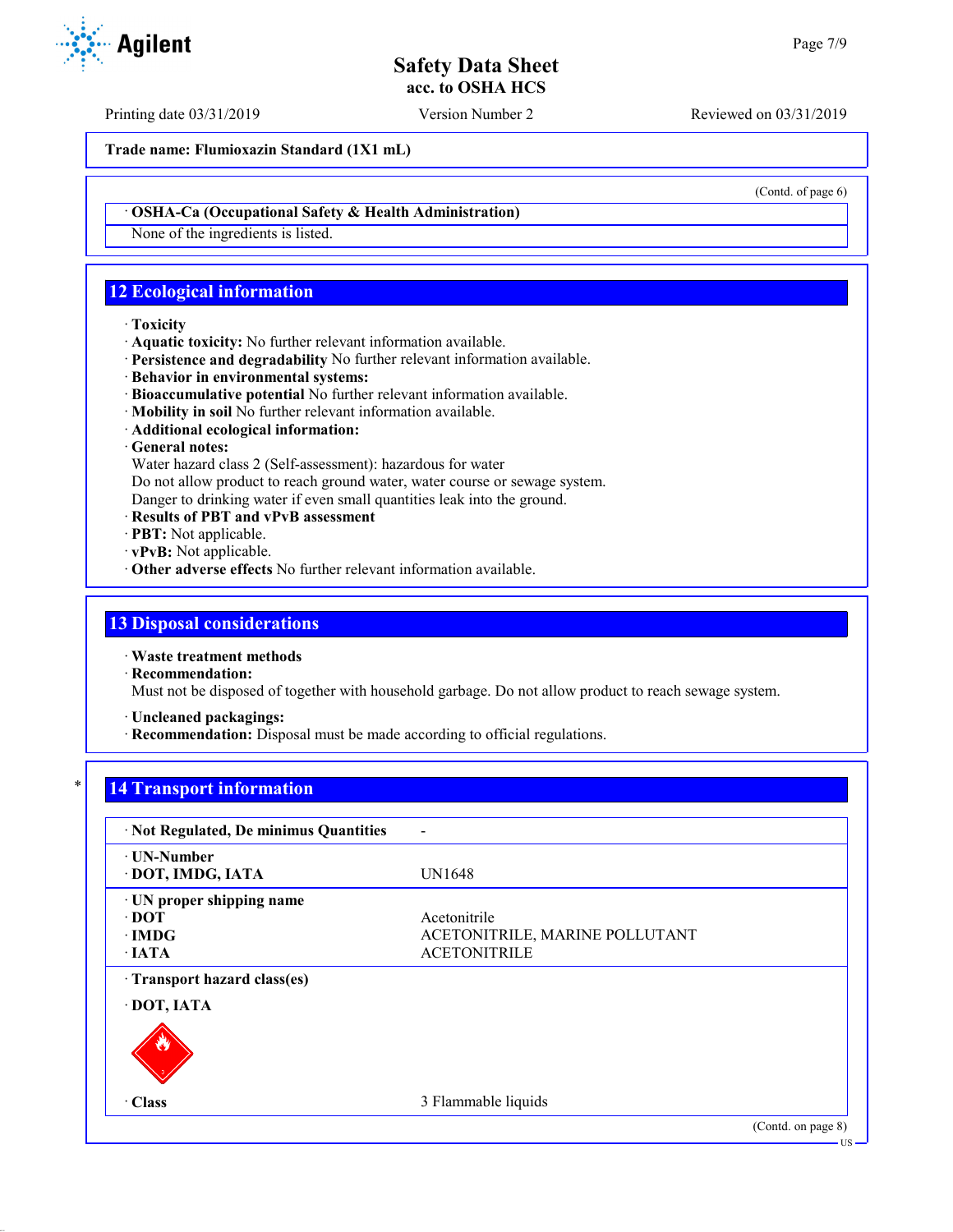Printing date 03/31/2019 Version Number 2 Reviewed on 03/31/2019

|  | Trade name: Flumioxazin Standard (1X1 mL) |  |  |
|--|-------------------------------------------|--|--|
|--|-------------------------------------------|--|--|

| 3<br>· Label<br>$\cdot$ IMDG<br>· Class<br>3 Flammable liquids<br>$\cdot$ Label                         |  |
|---------------------------------------------------------------------------------------------------------|--|
|                                                                                                         |  |
|                                                                                                         |  |
|                                                                                                         |  |
|                                                                                                         |  |
| 3                                                                                                       |  |
| · Packing group<br>· DOT, IMDG, IATA<br>$\mathbf{I}$                                                    |  |
| · Environmental hazards:<br>Product contains environmentally hazardous substances:<br>flumioxazin (ISO) |  |
| Symbol (fish and tree)<br>· Marine pollutant:                                                           |  |
| Warning: Flammable liquids<br>Special precautions for user                                              |  |
| 33<br>· Danger code (Kemler):                                                                           |  |
| · EMS Number:<br>$F-E,S-D$                                                                              |  |
| B<br>· Stowage Category                                                                                 |  |
| · Stowage Code<br>SW2 Clear of living quarters.                                                         |  |
| Transport in bulk according to Annex II of<br><b>MARPOL73/78 and the IBC Code</b><br>Not applicable.    |  |
| · Transport/Additional information:                                                                     |  |
| $\cdot$ DOT                                                                                             |  |
| On passenger aircraft/rail: 5 L<br>· Quantity limitations                                               |  |
| On cargo aircraft only: 60 L                                                                            |  |
| $\cdot$ IMDG                                                                                            |  |
| 1L<br>· Limited quantities (LQ)                                                                         |  |
| Code: E2<br><b>Excepted quantities (EQ)</b>                                                             |  |
| Maximum net quantity per inner packaging: 30 ml                                                         |  |
| Maximum net quantity per outer packaging: 500 ml                                                        |  |
| UN 1648 ACETONITRILE, 3, II, ENVIRONMENTALLY<br>· UN "Model Regulation":<br><b>HAZARDOUS</b>            |  |

# **15 Regulatory information**

· **Safety, health and environmental regulations/legislation specific for the substance or mixture** · **Sara**

· **Section 355 (extremely hazardous substances):** None of the ingredients is listed. · **Section 313 (Specific toxic chemical listings):** 75-05-8 acetonitrile · **TSCA (Toxic Substances Control Act):** 75-05-8 acetonitrile (Contd. on page 9) US